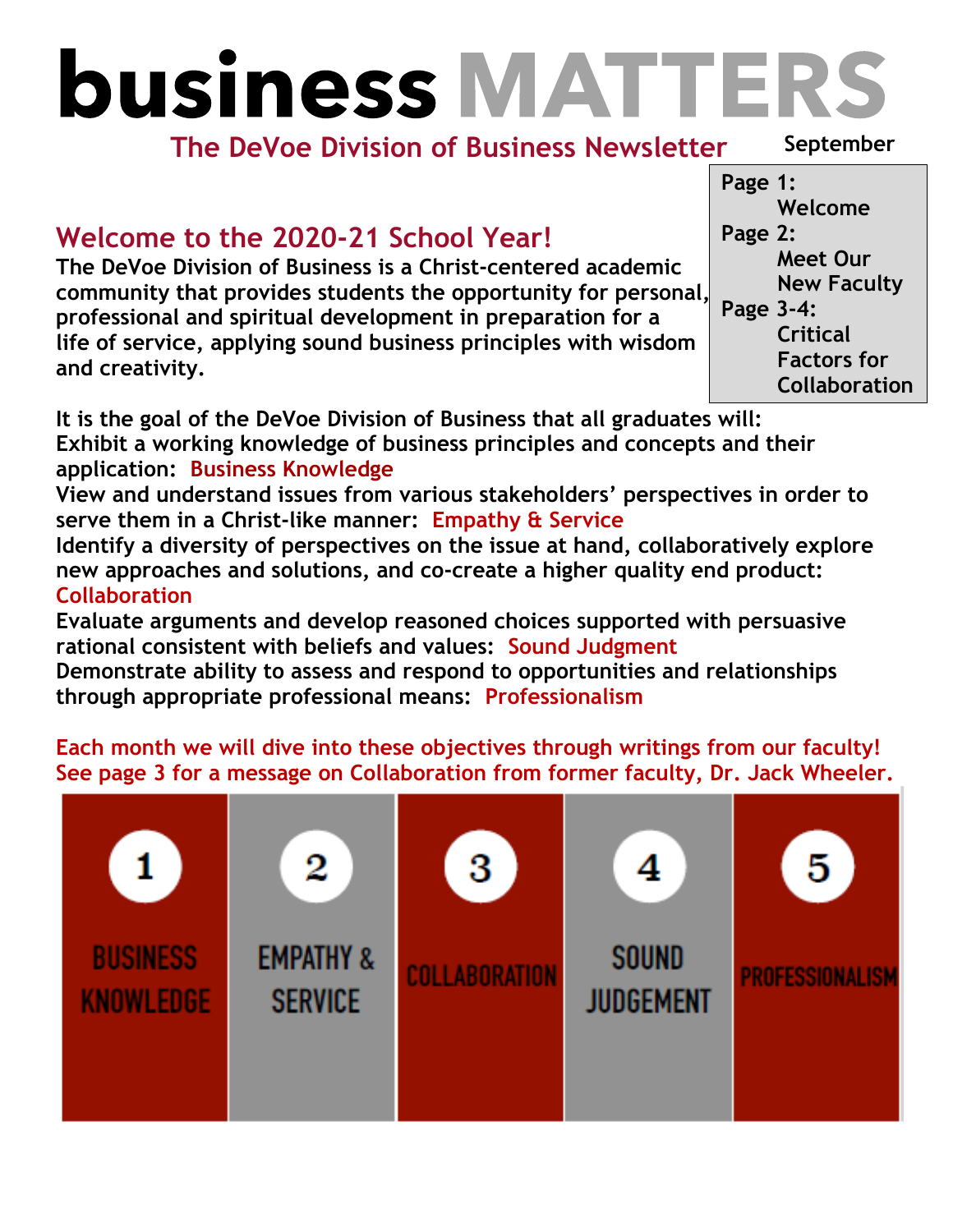# **Meet our New Faculty! Dr. Jinha Lee**



Jinha Lee is an Assistant Professor of Business at Indiana Wesleyan University and is the holder of two doctorates. Jinha earned her first PhD in Tourism Sciences in South Korea and completed her second doctorate in Retail, Hospitality, and Tourism Management at the University of Tennessee, Knoxville, with a minor in Statistics. Prior to transitioning to the US, she taught college students in Korea for more than seven years. She has published diverse academic articles and books in both marketing and hospitality management. In addition to her teaching and research career, she has participated in a variety of F&B business consultations in multi-cultural contexts and led multiple Korean Government-funded projects, including one in Indonesia and another in Singapore. She is passionate about teaching students as well as learning from them, and sharing in their spiritual journeys.

#### EDUCATION

- Ph.D., The University of Tennessee, Knoxville
- Ph.D., Kyonggi University, Korea
- M.S., Kyonggi University, Korea
- B.S., Korea University, Korea

#### INTERESTS

- Business analytics
- Sensory marketing
- Social media marketing
- Retail, Hospitality, and Tourism Management

### **Dr. Michael Crawford**



Dr. Michael Crawford serves as Associate Professor of Finance in the DeVoe Division of Business, teaching in the disciplines of Finance, Economics, and Small Business Management. Before joining IWU in 2020, Dr. Crawford served at Boyce College in Louisville, KY as an Associate Professor of Business and Economics. He has also taught Finance and Management at Point Loma Nazarene University in San Diego, CA and Mount Vernon Nazarene University in Mt. Vernon, OH. Dr. Crawford's research includes natural disasters and their effects on fund volatility and the participation for socially responsible mutual funds. He has created curriculum for finance, economic systems, globalization, statistics, and business strategy and has published papers addressing the future of business education, the success of modern capitalism, ministry in the marketplace, and finances and faith.

#### EDUCATION

- D.B.A., Anderson University
- M.B.A., Ohio State University
- M.S., Education, Mount Vernon Nazarene University
- B.S., Business Information Systems and Administration, Cedarville University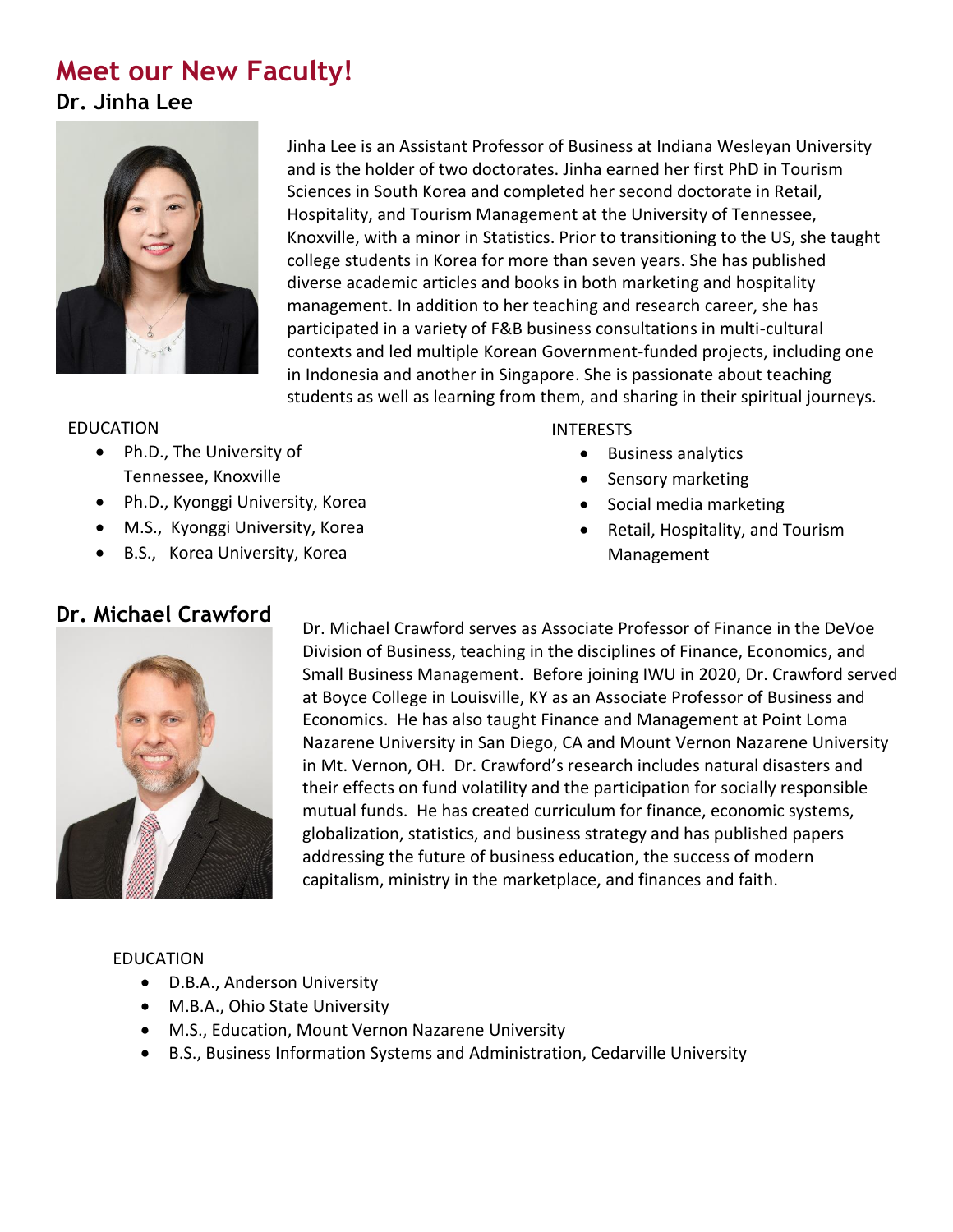## **Collaboration**

We use the word very casually and frequently in a variety of contexts. On the surface it seems the word just means "work together." Whole books have been written on collaboration and countless articles as well. Many have chosen to give the word additional meaning by adding certain criteria or characteristics to indicate that it is only certain types of "working together" that qualify as collaboration. Instead of taking such a limited view of "true collaboration," it makes more sense to view different types or levels of collaboration. On one end would be the most basic types of collaboration which are easily completed. And on the other end would be the most demanding types of collaboration with very challenging expectations. Quite naturally different needs would necessitate different types and levels of collaboration.

The DeVoe Division of Business has been exploring for several years now the research on "employability skills" or "professional skills," many of which are referred to as "soft skills." Our search has been focused on what our graduates' future employers are expecting or desiring when graduates begin their business careers. Collaboration is on virtually every list of such employability skills and is broadly expected in team projects and assignments.

A team endeavor is usually required when the challenge or opportunity cannot be reasonably or adequately addressed by the expertise or experience of one individual or a group acting individually. In other words, what is expected from the team is an end result that is of far greater quality than any individual effort could match. Why is it reasonable to expect such value added? It is because of the differences that we bring to the endeavor. Different skills, different experiences and different perspectives are the source of the value added for any team effort. But it doesn't happen automatically. The research is very clear and consistent that the following factors are critical to achieving the full potential of collaboration at this level. The list looks like characteristics, mindsets and attitudes, which they are, but each is a choice on the part of each group member. They don't necessarily come naturally or easily to most of us. In fact it takes commitment and determination to keep working at it when we discover we haven't been doing very well on one or more them. We need to encourage each other as we grow in these areas. But most importantly we must choose to act on them as consistently as we can to reap the benefits. Now for the list.

| CRITICAL FACTORS OF EFFECTIVE COLLABORATION AT ITS BEST |          |                                                                                                                                                                                                                                                                                                                                                                                                                                                                                                                                                                                                                            |  |  |
|---------------------------------------------------------|----------|----------------------------------------------------------------------------------------------------------------------------------------------------------------------------------------------------------------------------------------------------------------------------------------------------------------------------------------------------------------------------------------------------------------------------------------------------------------------------------------------------------------------------------------------------------------------------------------------------------------------------|--|--|
|                                                         | Humility | With humility I realize that my ideas are good but so are the ideas of others. As strongly as I feel<br>about my thoughts and perspectives on the items at hand, others probably feel just as strongly. Such<br>conviction on everyone's part can lead to stalemate. This is the foundation on which many other<br>items on this list are built. Romans 12:3 and Philippians 2:3 challenge us to lower our view of<br>ourselves and raise our view of others. This would also lead to the conclusion that whatever role I<br>have played in the collaborative process, I don't have to get credit for it as an individual. |  |  |